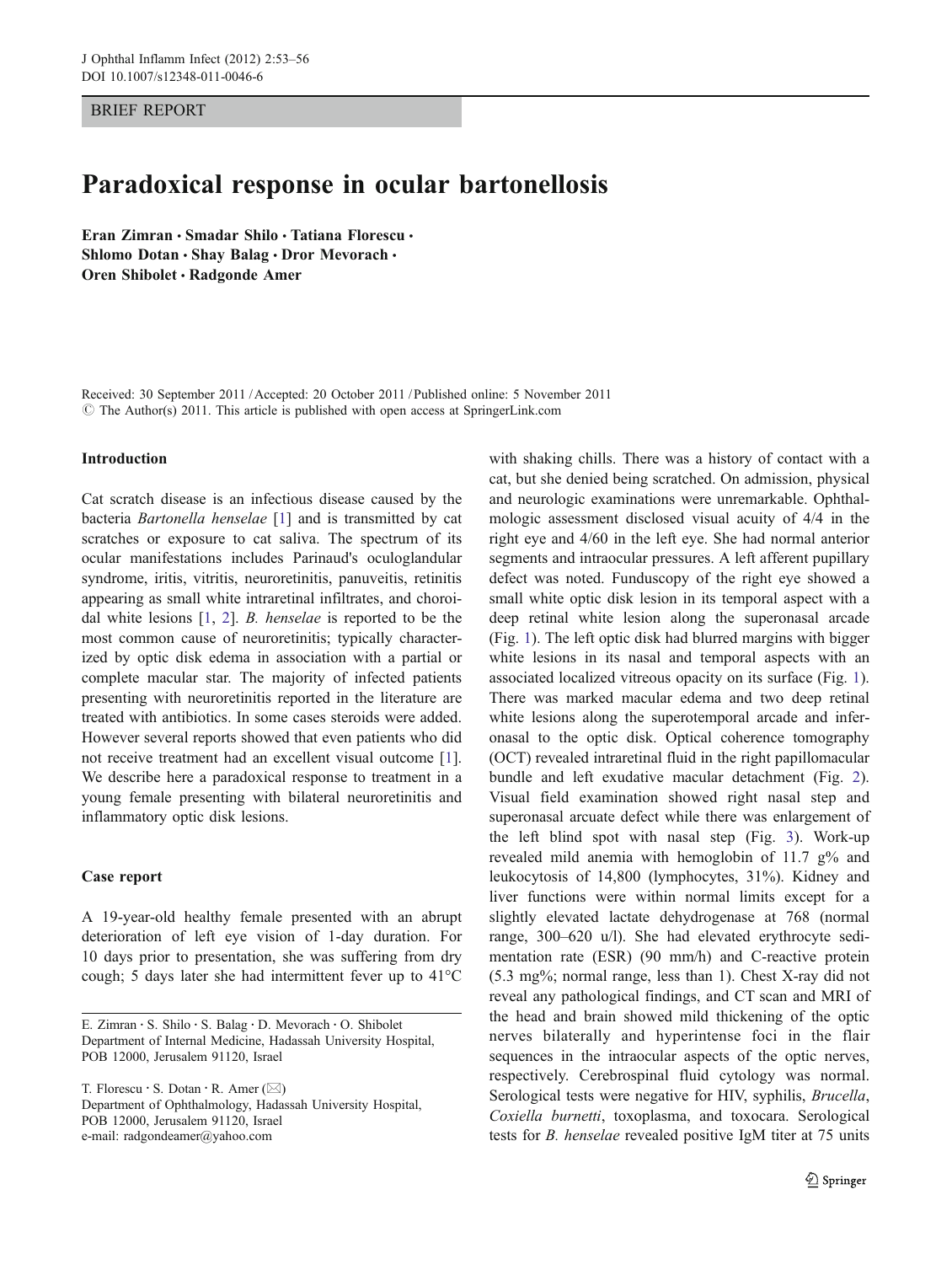<span id="page-1-0"></span>Fig. 1 Color fundus photograph of the right eye showing a small white optic disk lesion in its temporal aspect with a deep retinal white lesion along the superonasal arcade (left). Color fundus photograph of the left eye showing blurred optic disk margins with white lesions in its nasal and temporal aspects with an associated localized vitreous opacity on its surface. Marked macular edema is also seen with a deep retinal white lesion along the superotemporal arcade (right)



(negative, below 40) and IgG titer at 94 units (negative, below 60). Treatment was started with a combination of Doxycycline (100 mg twice daily) and Rifampicin (300 mg twice daily); in addition she received oral steroids at 1 mg/ kg/day. Over the ensuing 3 days, she felt better, there was no fever, and visual acuity in the left eye improved to 4/24. Fundoscopy disclosed few hard exudates in the right papillomacular bundle and a left macular star while optic disk lesions were smaller bilaterally. OCT revealed marked resolution of bilateral macular edema. Four days following institution of therapy, she complained of a central defect in the left visual field. Visual acuity was counting fingers at 1 m in the left eye while it was unchanged in the right eye. Funduscopy did not reveal any new findings. Visual fields however revealed a left central scotoma (Fig. [3](#page-2-0)). Treatment with oral steroids was changed to intravenous Methylprednisolone (500 mg/day) for three consecutive days with a tapering regimen of oral steroids thereafter. There was prompt response with improvement in visual acuity and visual fields. Two weeks following the treatment, VA was  $4/16$  (left eye; LE). In addition, hemoglobin was 13.8 g% with a normal LDH at 366 u/l, WBC count was 11,900 (lymphocytes 15.4%), ESR was 28 mm/h, and CRP was less than 0.5. Treatment was discontinued after 10 weeks. After a 5-month follow-up period, vision was 4/4 in RE and

Fig. 2 OCT showing intraretinal fluid in the right papillomacular bundle (upper) and left exudative macular detachment (lower)

4/5 in LE. Visual fields were normal in RE but a small nasal step persisted in LE. Funduscopy was normal in the right eye but few small hard exudates were still seen in the left eye.

## Discussion

We herein describe the development of paradoxical response to treatment in a patient with serologically confirmed ocular bartonellosis. The patient developed central scotoma in one eye 4 days following the institution of anti-Bartonella and steroid therapy and following clinical improvement. We speculate that the initiation of the medical therapy led to a further compromise of the optic nerve function consequent to the overwhelming inflammatory reaction that sequentially settled following the use of high-dose steroid therapy.

Paradoxical response following initiation of therapy is also known as Jarisch–Herxheimer reaction (JHR) and both Jarisch and Herxheimer observed this reaction in patients suffering from syphilis who were being treated with mercury. It is now described in association with a variety of microbial infections, such as borreliosis, trichinellosis, Q fever, leptospiral infections, brucellosis, typhoid fever, and myalgic encephalomyelitis. It is classically described as being a systemic inflammatory response syndrome characterized by fever, chills, headache,

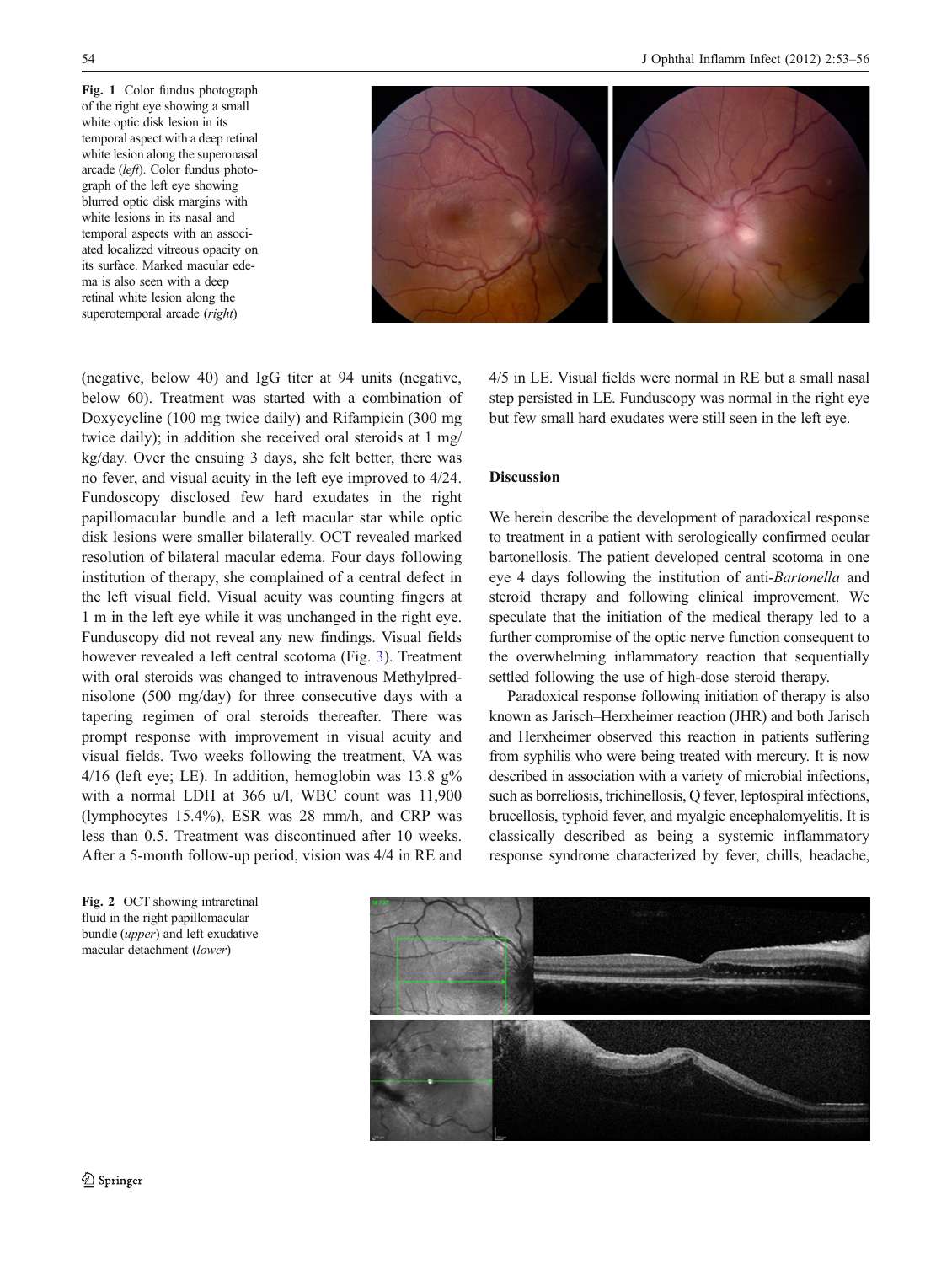<span id="page-2-0"></span>

Fig. 3 Visual field tests (24–2) showing enlargement of the left blind spot with nasal step on presentation (upper). Left central scotoma with inferotemporal extension was demonstrated few days later (middle).

Total resolution of the central scotoma and improvement of the nasal step was noted 14 days later (lower)

myalgia, and exacerbation of skin lesions. No systemic involvement occurred in our patient; however, this reaction was limited to the deterioration in visual functions. Cheung and Chee reported on the occurrence of ocular disease (panuveitis and retinitis) with no systemic involvement following the institution of anti-tuberculous therapy for biopsy-proven tuberculous cervical lymphadenitis [\[3\]](#page-3-0). Prompt improvement was achieved with the addition of oral steroids. Fathilah and Choo described worsening of ocular disease following the institution of therapy for ocular syphilis [\[4](#page-3-0)]. To our